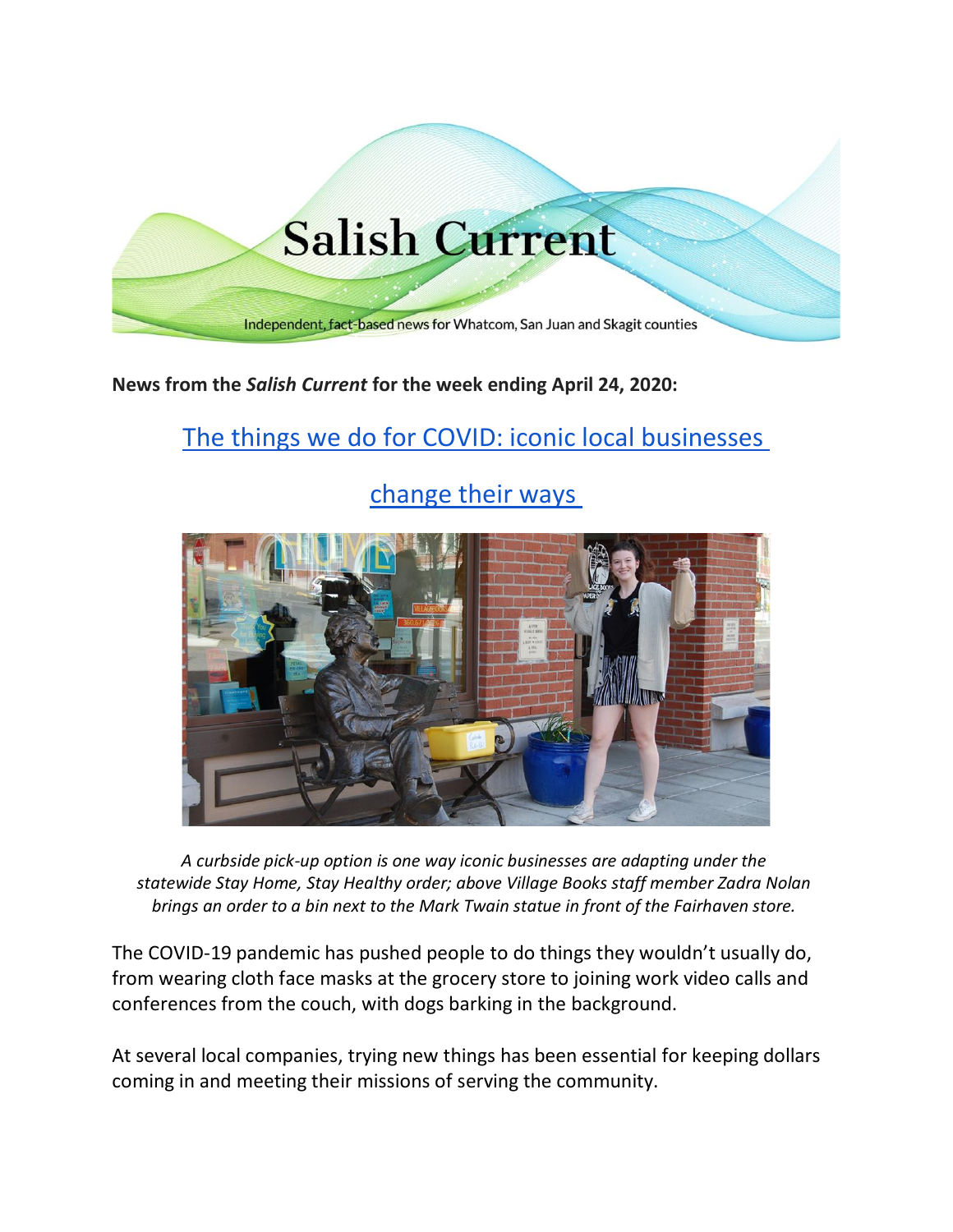Iconic and well-established as they are, the Pickford Film Center in downtown Bellingham, Village Books and Paper Dreams with locations in Fairhaven and Lynden, and Bellewood Farms in central Whatcom County are among businesses adapting to the circumstances. [Read on...](https://salish-current.org/2020/04/21/the-things-we-do-for-covid-iconic-local-businesses-change-their-ways/)

\* \* \*

## News from around the region...

EDITOR'S NOTE: Coronavirus news coverage in the [Bellingham Herald](https://www.bellinghamherald.com/) can be accessed online without a subscription.

## Health & Safety

## [Canadian Border Restrictions Have Been Extended For Another 30 Days](https://www.npr.org/sections/coronavirus-live-updates/2020/04/18/837160928/canadian-border-restrictions-have-been-extended-for-another-30-days)

The United States and Canada have agreed to keep their shared border closed for nonessential travel for another 30 days to prevent the spread of the coronavirus. (NPR)

## **Government**

[Whatcom executive outlines budget cuts caused by coronavirus uncertainty](https://www.bellinghamherald.com/news/coronavirus/article242189751.html) First cost-saving steps include a selective hiring freeze, postponement of some existing contracts, a 10% reduction of supply purchases, a 5% cut in discretionary spending, and savings on personnel expenses through schedule adjustments. (Bellingham Herald)

## [City of Blaine prepares for steep drop in tax revenue](https://www.thenorthernlight.com/stories/city-of-blaine-prepares-for-steep-drop-in-tax-revenue,10328?)

The city anticipates a minimum \$700,000 drop in a \$7.1 million general fund budget based solely on the immediate impact of border restrictions and the governor's "Stay Home, Stay Healthy" order. (Northern Light)

## [City releases updated construction guidelines](https://myferndalenews.com/city-releases-updated-construction-guidelines-provides-for-some-private-development-activities_102259/) – provides for some private [development activities](https://myferndalenews.com/city-releases-updated-construction-guidelines-provides-for-some-private-development-activities_102259/)

The City of Ferndale released "updated residential and commercial construction guidelines" to help applicants complete projects already in process." (My Ferndale News)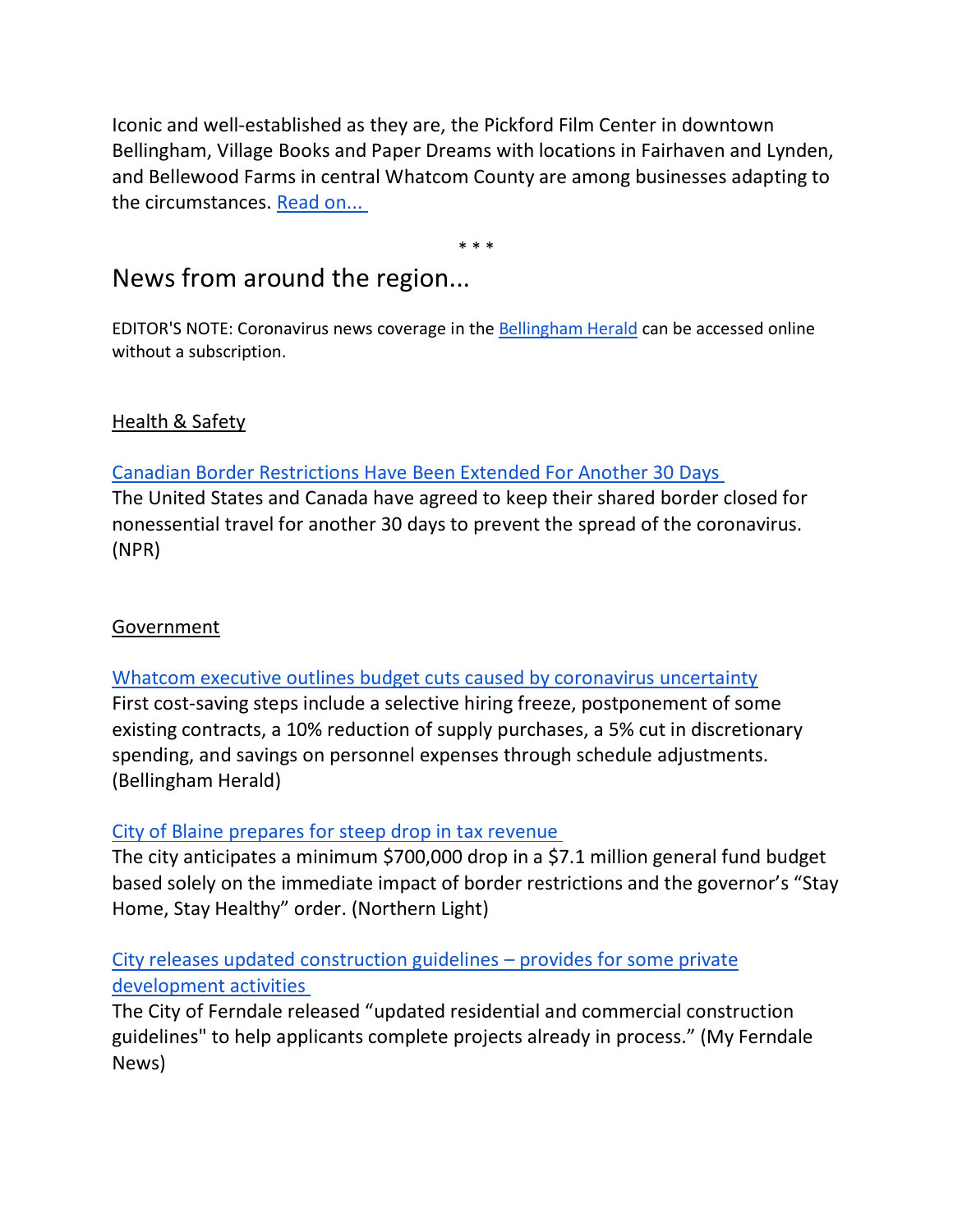#### [Ferndale cancels summer events](https://www.lyndentribune.com/news/ferndale-cancels-summer-events/article_91aec1aa-842e-11ea-97ae-e7e1ad0250ba.html)

The decision came a day after Whatcom Unified Command recommended that all summer activities in the county be called off. Bellingham has also; Lynden is waiting for now. (Lynden Tribune)

#### [Return to Full Winter Schedule](https://sanjuanupdate.com/2020/04/return-to-full-winter-schedule/)

The Anacortes/San Juan Islands route is scheduled to be restored to its regular winter season sailing schedule starting Sunday, April 26 with the return of the ferry *Samish*. (San Juan Update)

### [Samish, Swinomish receive funding for COVID-19 response](https://www.goskagit.com/anacortes/coronavirus/samish-swinomish-receive-funding-for-covid-19-response/article_da822242-8496-11ea-ba6d-47b1f1274c9d.html)

The Samish Indian Nation, the Swinomish Indian Tribal Community and the other 27 tribal governments in Washington will each receive at least \$100,000 to respond to the COVID-19 pandemic. (Anacortes American)

### [City of Bellingham Climate Policy Process Agenda Bill 22616](https://meetings.cob.org/Documents/ViewDocument/Committee_of_the_Whole_2213_Agenda_Packet_4_27_2020_1_00_00_PM.pdf?meetingId=2213&documentType=AgendaPacket&itemId=0&publishId=0&isSection=false)

The Bellingham City Council hears from the city's Public Works Department on recommendations for its climate policy process and development of a climate implementation plan. Monday, April 27, 1:00 pm. [Streamed live](http://meetings.cob.org/) and on the City's [YouTube channel.](https://www.youtube.com/user/cityofbhamwa/live)

#### Nature

#### [State report: No more Diobsud wolf pack](https://www.goskagit.com/news/environment/state-report-no-more-diobsud-wolf-pack/article_2961e380-b2bf-5f53-a329-485940cbf6c0.html)

The state has scratched the Diobsud Creek Pack off of its annual list. (Skagit Valley Herald)

#### Nature Notes – [Never Underestimate A Salmon](https://sanjuanupdate.com/2020/04/nature-notes-never-underestimate-a-salmon/)

Nearly five months since the first sighting of spawners, over a hundred coho fry, less than 1.5-inches, emerged at Coho Preserve on April 14. (San Juan Update)

## [The Hatchery Hassle](https://theplanetmagazine.net/the-hatchery-hassle-befd06cc2d3c)

A look at the role of hatcheries in salmon stock enhancement, the Lummi Nation's Skookum Creek Hatchery in Acme, and a proposed private, nonprofit hatchery on Bellingham Bay. (The Planet Magazine)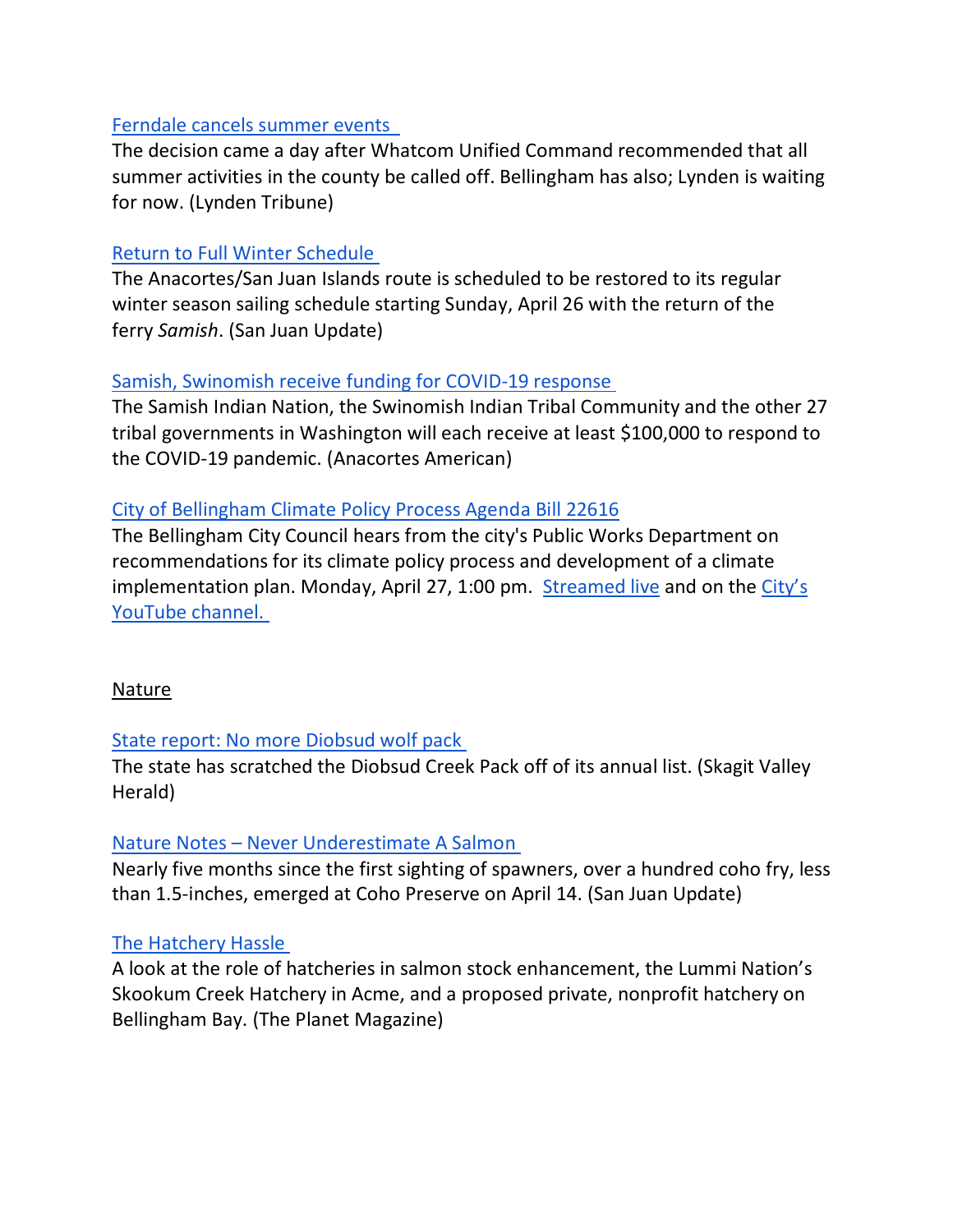#### Business

[Alcoa to close Intalco Works smelter near Ferndale, lays off around 700 employees](https://www.bellinghamherald.com/news/business/article242210711.html) Alcoa Corporation announced that it will close its Intalco Works smelter near Ferndale amid declining market conditions, laying off around 700 employees. (Bellingham Herald) See: [Speakers address national security risk of closing](https://www.lyndentribune.com/community/speakers-address-national-security-risk-of-closing-intalco/article_9a772864-85b8-11ea-8bba-1bcd09498043.html)  [Intalco](https://www.lyndentribune.com/community/speakers-address-national-security-risk-of-closing-intalco/article_9a772864-85b8-11ea-8bba-1bcd09498043.html) (Lynden Tribune)

#### [Bellingham independent music venues seek relief](https://www.westernfrontonline.com/2020/04/22/bellingham-independent-music-venues-seek-relief/)

All tours have been postponed indefinitely, following social distancing measures, and rescheduling isn't as simple as naming new dates. (Western Front)

[Coronavirus pandemic leads to more delays for Alaska ferry's Bellingham route](https://www.bellinghamherald.com/news/coronavirus/article242088386.html)

The next trip to Bellingham would be on Saturday, June 27, by the vessel *Kennicott*. (Bellingham Herald)

#### [Island airports to receive more than \\$2 million from FAA](https://www.sanjuanjournal.com/news/island-airports-to-receive-more-than-2-million-from-faa/)

The Port of Friday Harbor will receive \$1.055 million; Orcas, \$1.041 million; Lopez, \$30,000; and Friday Harbor Sea Plane Base, \$20,000. (San Juan Journal) Also: [Port of](https://www.goskagit.com/anacortes/port-of-anacortes-receives-funding-for-airport-looks-ahead/article_fc92991c-841d-11ea-af6f-3b8a0bc0b649.html)  [Anacortes receives funding for airport, looks ahead](https://www.goskagit.com/anacortes/port-of-anacortes-receives-funding-for-airport-looks-ahead/article_fc92991c-841d-11ea-af6f-3b8a0bc0b649.html) The Port of Anacortes received \$30,000 in grant funds to be used by the Anacortes Airport as part of the CARES Act relief package. (Anacortes American)

#### [Skagit Transit awarded \\$5.9 million grant](https://www.goskagit.com/news/local_news/skagit-transit-awarded-5-9-million-grant/article_cee0f618-6a12-562b-aeb8-0d5e7aaa524b.html?utm_medium=social&utm_source=email&utm_campaign=user-share)

The U.S. Department of Transportation has announced a \$5.9 million grant for the agency as part of the COVID-19 relief package CARES Act. (Skagit Valley Herald)

#### [Proposed changes would improve worker safety at refineries](https://www.goskagit.com/anacortes/news/proposed-changes-would-improve-worker-safety-at-refineries/article_bd8f96e2-8568-11ea-8ef3-e3cc4c162839.html)

Ten years after the state's deadliest oil industry accident killed seven people at Tesoro refinery in Anacortes, a former union president who had worked for years on safety legislation to prevent such accidents is optimistic new safety standards could be enacted this year. (Anacortes American)